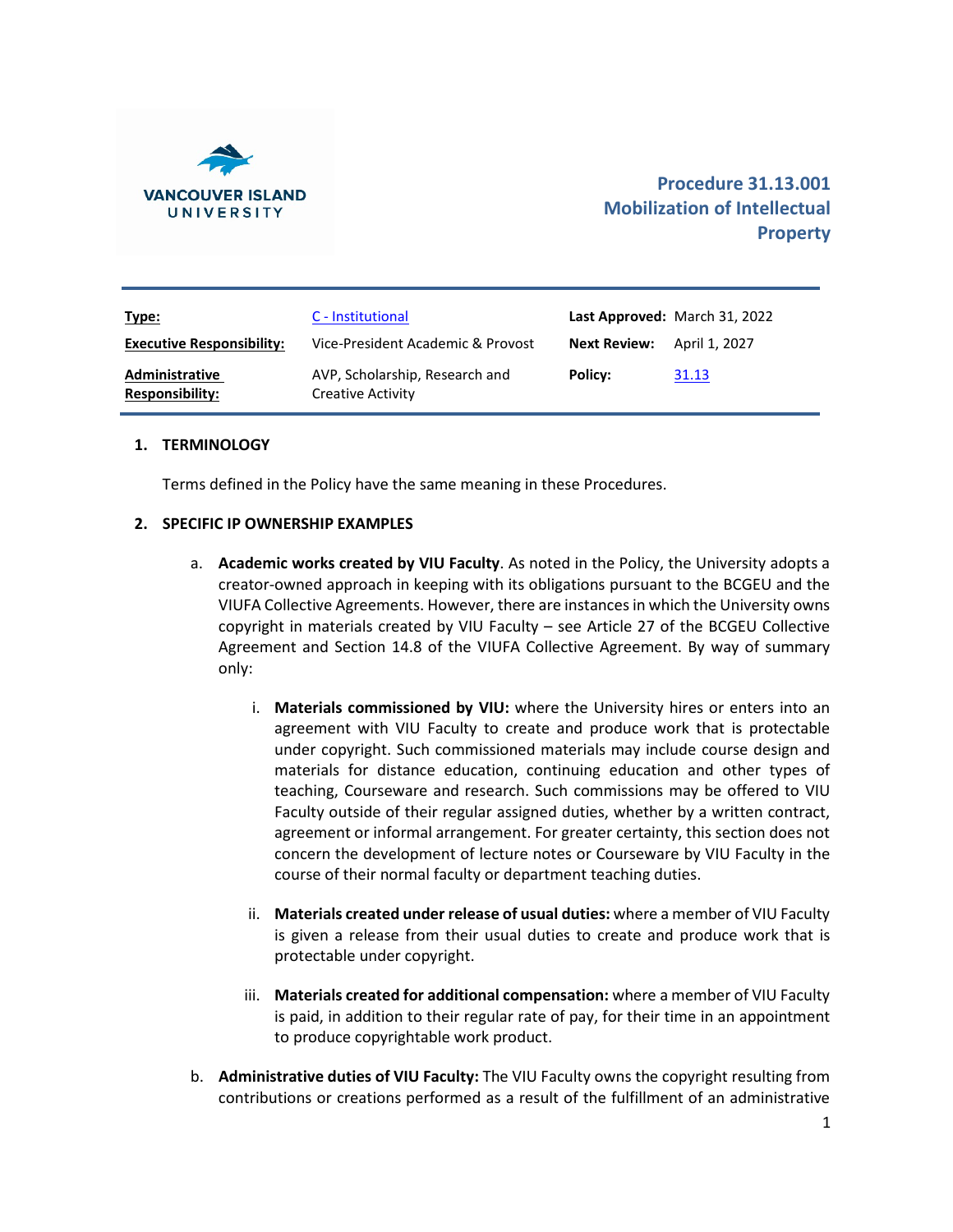role for the University, including but not limited to the development of databases and collection of information, development of processes, creation of electronic tools and systems (e.g. websites and information technology systems), information brochures and promotional materials, commissioned or requested studies, reports or descriptive handbooks.

### However:

- i. the University is automatically granted a license to use those contributions or creations, on the terms described in the relevant collective agreement; and
- ii. the University will own the copyright if the VIU Faculty creates the work or other subject matter in the circumstances described in Article 27 of the BCGEU Collective Agreement and Section 14.8 of the VIUFA Collective Agreement. By way of summary only:
	- 1. **Materials commissioned by VIU**: where the University hires or enters into an agreement with VIU Faculty to create and produce work that is protectable under copyright.
	- 2. **Materials created under release of usual duties**: where a member of VIU Faculty is given a release from their usual duties to create and produce work that is protectable under copyright.
	- 3. **Materials created for additional compensation**: where a member of VIU Faculty is paid, in addition to their regular rate of pay, for their time in an appointment to produce copyrightable work product.
- c. **Assigned duties of VIU Administrative and Support Employees:** Copyright in the works created in the course of the usual and/or specified duties of VIU Administrative and Support Employees are owned by the University, subject to the existence of an agreement to the contrary (such as, for example, their collective agreement or employment agreement).
- d. **Sponsored or contract research:** In sponsored or contract research activities, IP ownership may be determined in whole or in part by the terms of the research contract (which may incorporate by reference the IP policies of the research sponsor or granting agency). See Section 3 of these Procedures for further details regarding entering into sponsored research contracts and contract research agreements.
- e. **Copyright Licenses:** Even where copyright is owned by another person, the University or VIU Member (as applicable) may be able to make some use of it, depending on the terms of a license. For instance, under applicable collective agreements:
	- i. Where copyright is owned by a member of the VIU Faculty, the University automatically has a license to use that work in certain ways. For example, in the VIUFA Collective Agreement, the University is permitted to use the work subject to major limitations: any amendments or updates are subject to the employee's approval (which cannot be unreasonably withheld); and the University's license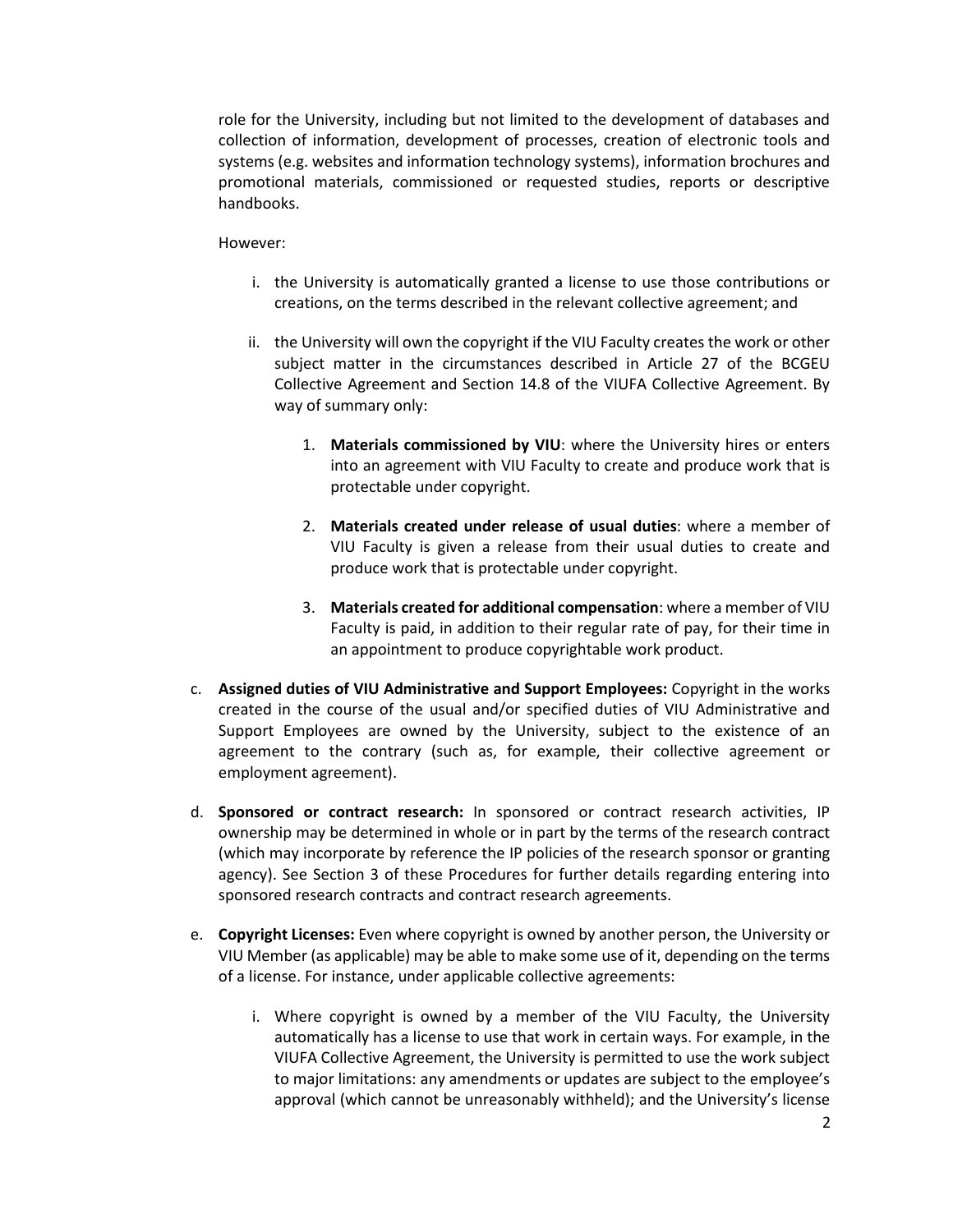automatically terminates when the employee is no longer employed at the University. In the BCGEU Collective Agreement, the University is permitted to use the work in perpetuity but only for institutional purposes and any amendments or updates are subject to the employee's approval (which cannot be unreasonably withheld).

- ii. Where copyright is owned by the University, a member of the VIU Faculty automatically has a license to use that work in certain ways. For instance, both the VIUFA Collective Agreement and the BCGEU Collective Agreement, the member has a right to use the work in perpetuity, and can amend or update the materials subject to the University's approval (which cannot be unreasonably withheld).
- f. **Student Creators:** The University specifically acknowledges that IP created solely by a Student or together with other Students in the course of completing the requirements for an academic degree, certificate or other academic program is owned by that Student or that group of Students. For further clarity:
	- i. This ownership principle applies equally to the IP in work that created as a part of the requirements of the degree, certificate or program.
	- ii. The ownership of the IP may, however, be different if the IP is created in the context of an employment or other agreement between the Student and the University, or an agreement between the Student and an external party that sponsors or supports the Student's academic activities (e.g. businesses that provide real-client Student projects as part of an academic program).
	- iii. VIU Faculty must not involve any Students in research or creative activities that conflict with, or jeopardize, the Students' progress toward meeting their degree requirements.
- g. **Collaborative Research:** The University encourages researchers to share information and to work in collaboration with others, where this is likely to advance the state of knowledge. For greater certainty:
	- i. Where a member of VIU Faculty seeks to engage in collaborative research activities with one or more research collaborators who are not VIU Members, whether on the VIU campus or elsewhere, and the collaboration is expected to generate IP, the VIU Faculty member must ensure that the ownership, licensing and, if relevant, Mobilization, of the resulting IP is addressed in a written agreement as between the research collaborators and, where required by the University. The agreement(s) must comply with this Policy and the policy(ies) applicable to the research collaborator(s), applicable law and the provisions of any funding or granting agreements pursuant to which the research is undertaken. Legally binding agreements, including those that concern the ownership of IP, may not be amended except with the full, informed consent of each party to the agreement.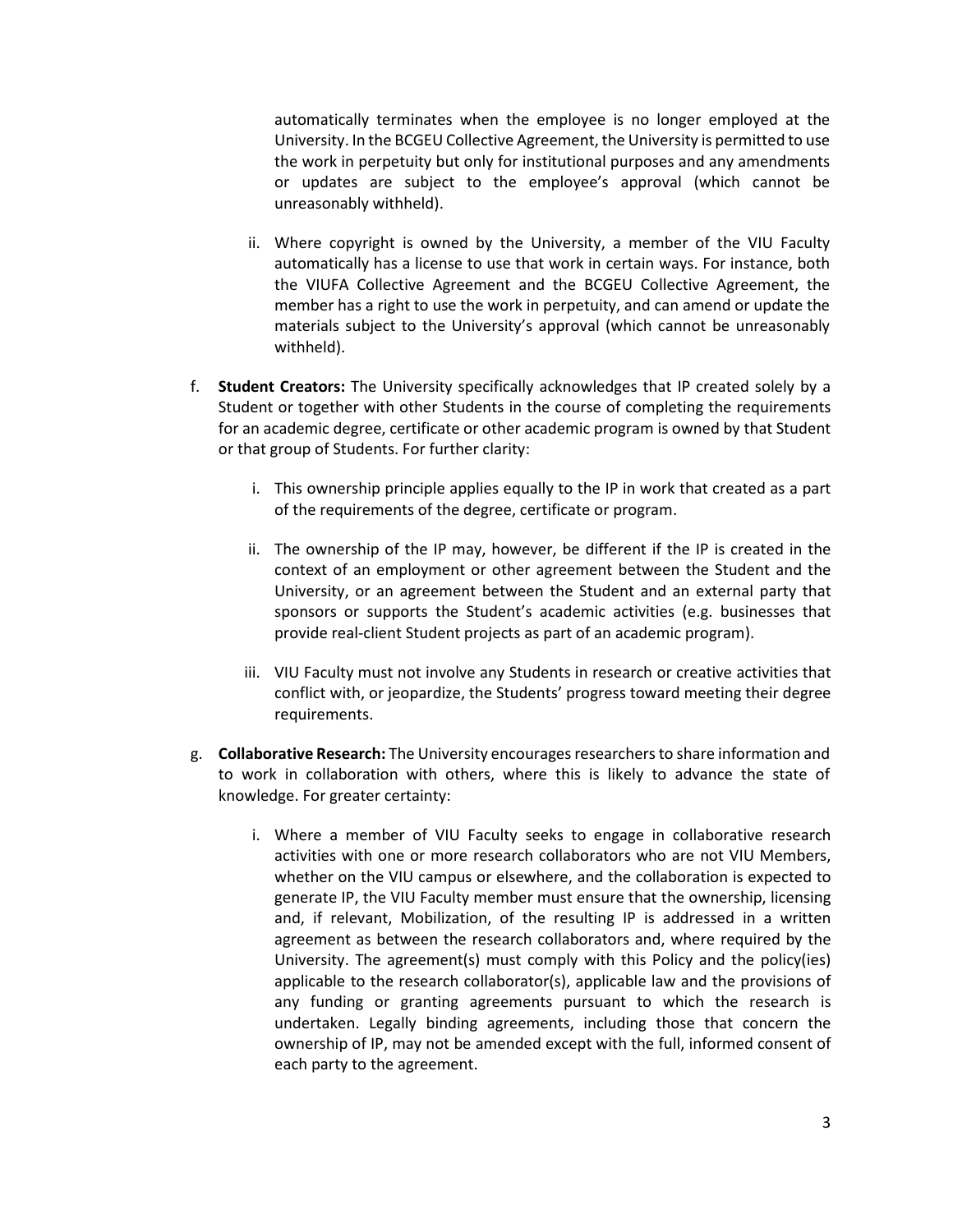- ii. Where IP is created from contributions undertaken by a team whose membership changes over time and the contributors have not, through informed consent, entered into a written agreement, the default arrangement for revenue sharing will be in keeping with IP ownership as determined by the relevant IP statute.
- iii. In addition to the policies and requirements of research funding agencies, such as the Tri-Agency Open Access Policy on Publications, which may apply to the research activity. VIU Members are encouraged to consider open licensing models when negotiating provisions regarding the publication of the results of collaborative research projects.

## **3. Entering into Sponsored Research and Contract Research Agreements**

- (a) Where VIU Resources or funds administered by the University are involved in a proposed sponsored research or contract research agreement, the University must be a party to the agreement.
- (b) Research agreements with external parties will be negotiated by the AVP, Scholarship, Research and Creative Activity in consultation with the academic personnel proposing to undertake such research activities.
- (c) Arrangements where external sponsors retain ownership of IP generated by the research must be approved by the AVP, Scholarship, Research and Creative Activity and the appropriate Dean. Approval will normally only be granted if the AVP and Dean are satisfied that the arrangement will create some other academic benefit for the VIU Members involved in the research or scholarly activity.
- (d) Participants in sponsored or contract research activities must be made aware of sponsor regulations or contract terms by the principal investigator, or by any other designated leader of the research project. VIU Members entering into a relationship that will limit their enjoyment of normal academic benefits of their research must enter into it with informed consent.
- (e) The waiver of moral rights, if appropriate and agreed upon by the copyright owner(s), must be recorded in a written agreement signed by the party(ies) waiving their moral rights.

#### **4. Entering into Collaborative Research Agreements**

(a) If a VIU Faculty member seeks to enter into a collaborative research agreement that proposes to waive, limit or assign IP, that agreement must be reviewed and approved by the AVP, Scholarship, Research and Creative Activity or their delegate. Where established agreements that waive, limit or assign IP rights are modified, the modified agreement must also be reviewed and approved by the AVP, Scholarship, Research and Creative Activity or their delegate.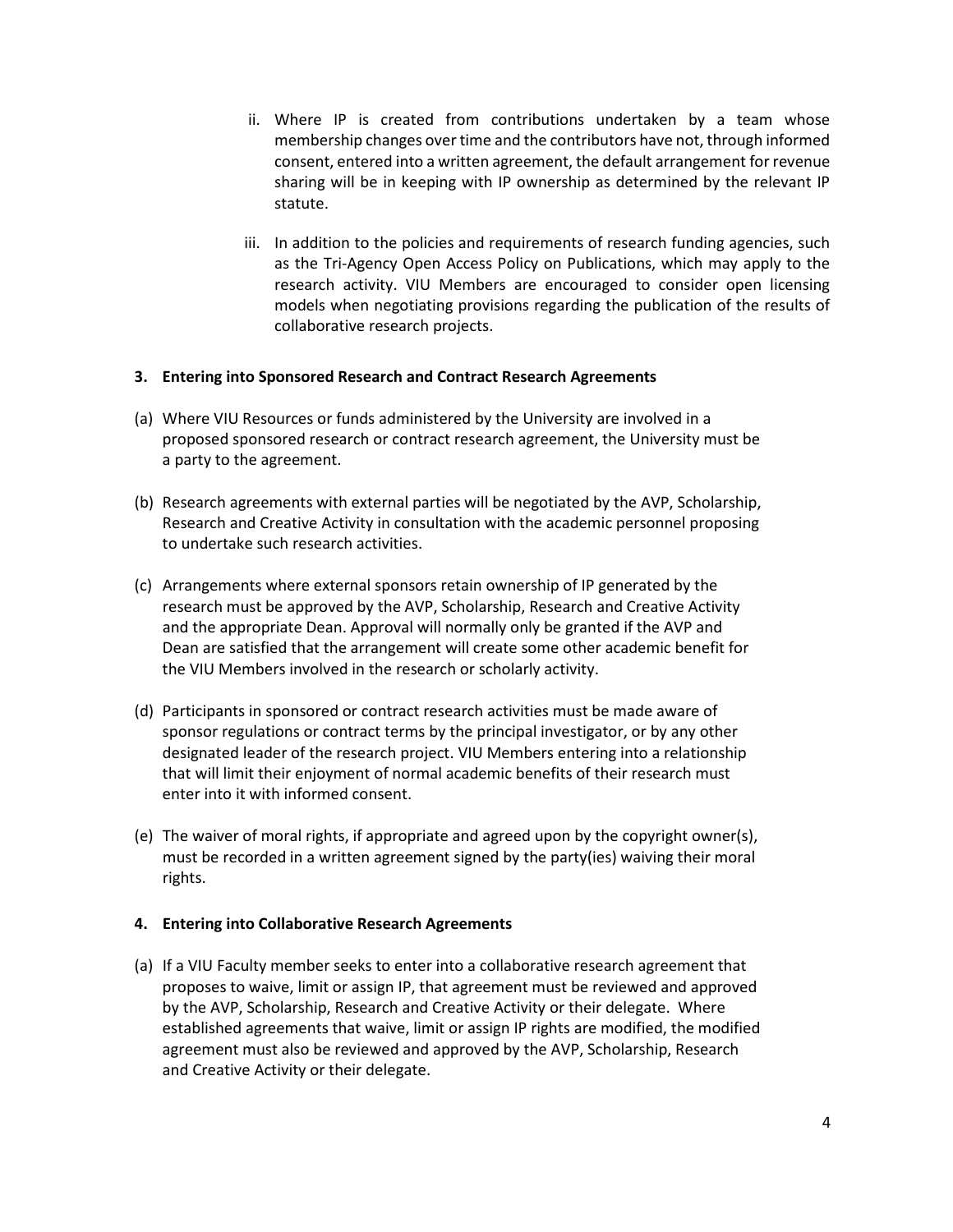## **5. Mobilization Procedure**

# (a) Preamble

The University's research mission differs fundamentally from the mission of a research-intensive institution. Due to a mandated emphasis on teaching and learning, in most of the University's faculties, the potential for generating revenues from research products and scholarly works is not an evaluation criterion, and therefore the institutional focus is not specifically on Mobilization. For this reason, the University does not offer technology transfer services to VIU Members, but encourages Creator-led Mobilization activities.

# (b) Mobilization Principles

When an IP owner or the IP co-owners elect to Mobilize their IP, they assume responsibility for legally protecting and marketing it, finding a licensee, buyer or partner, negotiating an agreement with such a third party(ies), and administering that agreement. The University is not responsible for any legal, development, marketing or other costs the IP owner(s) may incur, including patent prosecutions.

Any type of agreement whereby the IP owner(s) earn revenue from Mobilizing IP generated through the use of VIU Resources must contain full and complete releases and indemnification in favour of the University with respect to the Mobilized IP.

Unless otherwise approved by the AVP Scholarship, Research and Creative Activity, any Mobilized Intellectual Property will remain subject to the license and other rights of the University granted under the provisions of agreements relevant to the creation of the IP, including collective agreements and other contracts specifically for the creation of the IP.

IP owners must obtain the approval of the Scholarship, Research and Creative Activity Office or senior University personnel (Vice-President level or higher or designate), before using the University's name, logo, facilities or resources in connection with any Mobilization activities. In addition, the University reserves the right to disassociate itself from an Intellectual Property or Mobilization activity.

# (c) Disclosure Procedure

Any IP owner who intends or elects to Mobilize IP that has been developed using VIU Resources must disclose such intention to the University prior to commencement of any Mobilization activities, including initiation of discussions or negotiations with any third parties. Such disclosure must be in writing to the VIU Scholarship, Research and Creative Activity Office or equivalent, and the Dean/Director of the Faculty/School (for VIU faculty members) or senior supervisors (for VIU Administrative and Support Employee. These administrative groups will then forward the information to any other appropriate University offices.

When Students or other supervised persons are involved, the supervising person is obligated to inform the Students or other supervised persons of the intent to Mobilize and inform them that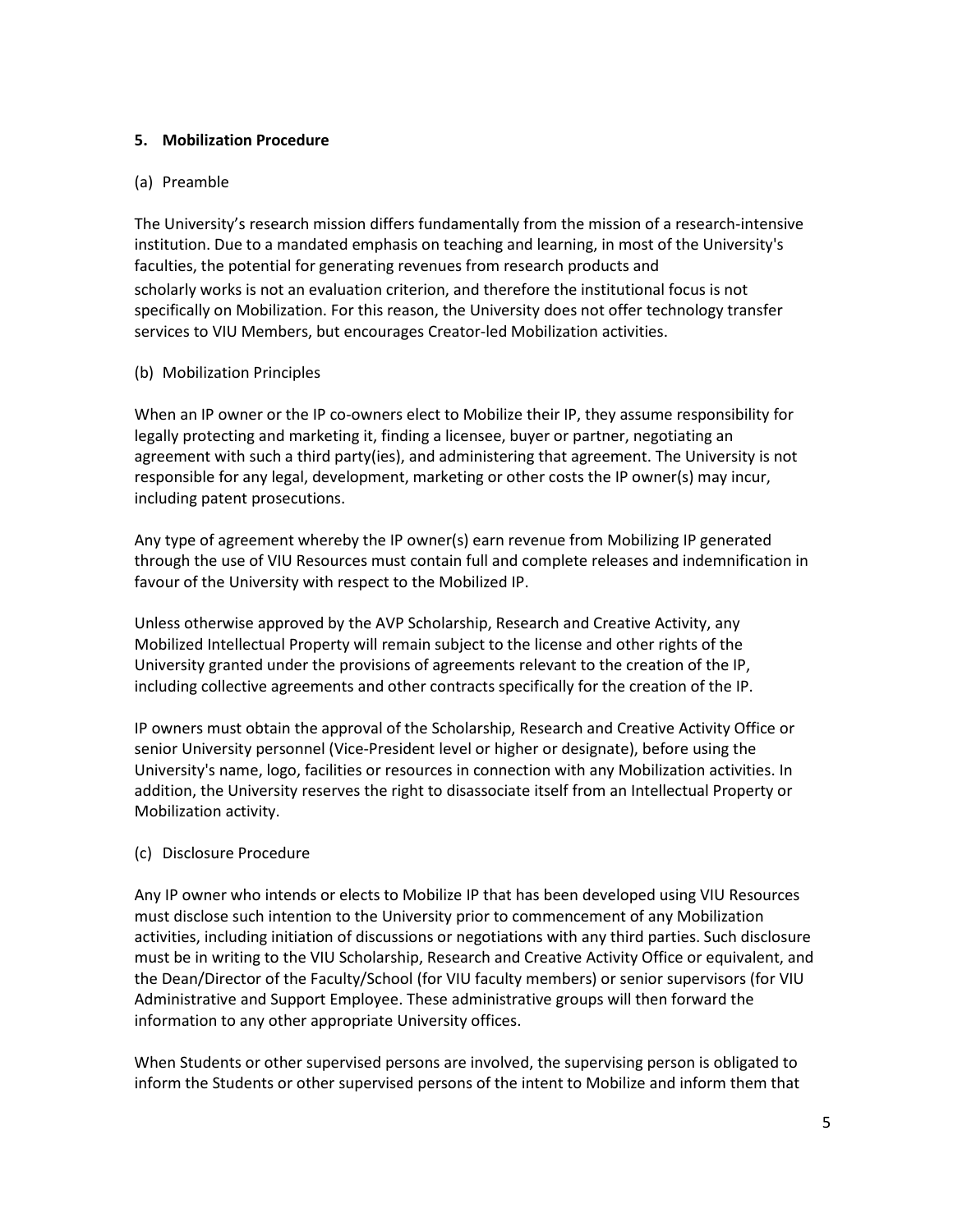the Scholarship, Research and Creative Activity Office or equivalent will provide information regarding the relevant policies and procedures. The supervising person is responsible for ensuring that the arrangements are fair and equitable and in compliance with all applicable VIU Policies and Procedures, as well as applicable law.

The University will make all reasonable efforts to maintain the confidentiality of proprietary and business information of IP owners who disclose Mobilization plans to University personnel. Similarly, IP owners are expected not to disclose proprietary or business information of the University.

(d) Revenue Sharing among Creators

If there is more than one IP owner, then following disclosure, the IP owners must reach a written agreement to determine ownership sharing based on their respective intellectual contributions to the work. Such an agreement should be concluded as early as possible and before any negotiations related to Mobilization are commenced with external parties and/or the private sector.

In the absence of a written agreement, sharing of commercial proceeds will be proportional to share of IP ownership, unless the entitlement to share has been waived in writing and through informed consent.

(e) University's Share in Revenue

IP owner(s) choosing to Mobilize IP created with the direct support of VIU Resources will enter into a revenue sharing agreement with the University, under which the University will receive up to 30% of the Net Revenue which the IP owner(s) may receive, payable on an annual basis.

The allocation and/or split of Net Revenue will be negotiated between the IP owner(s) and the Associate Vice-President, Scholarship, Research and Creative Activity and will take into account the extent of direct support provided by the University in the development of the IP. In exceptional circumstances, where the IP owner(s) make a clear case that any obligation to pay Net Revenue to the University would considerably reduce the viability of the Mobilization activity, the Board of Governors of the University may consider modifications to this percentage.

For the purposes of determining the allocation and/or split of Net Revenue, either the University or the IP owners(s) may require the other to provide an accounting of all revenues and funds received and expenses incurred with regard to IP covered by IP Policy 31.13 and this Procedure.

Mobilization proceeds actually received by the University shall be distributed as follows:

- (a) 40% to the Faculty(ies) or Department in which the IP owner(s) are appointed, employed or enrolled (as the case may be), to support research, creative activity and future IP development;
- (b) 60% to be further subdivided as follows: